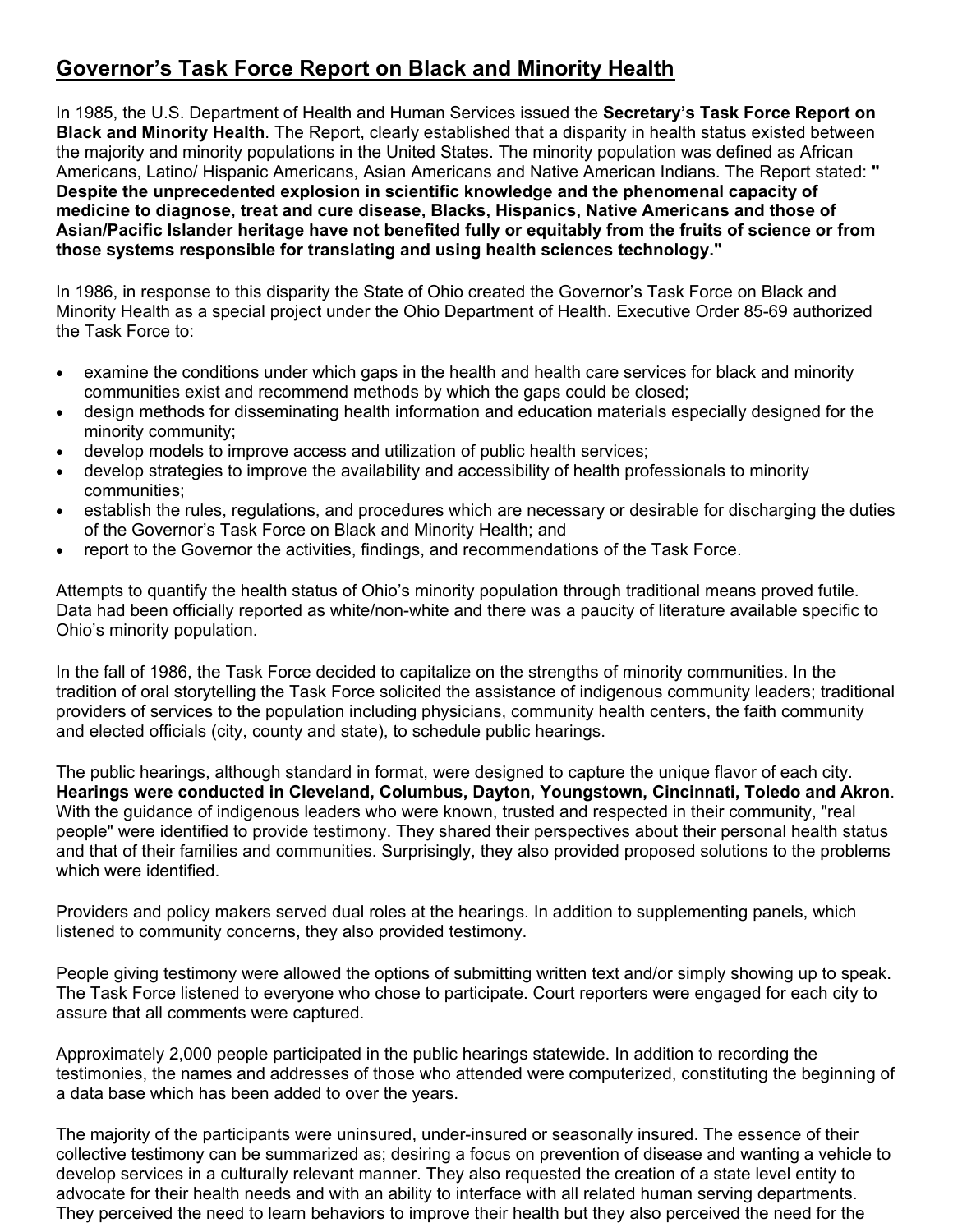system to change its behavior e.g., the need for systemic changes to remove barriers to accessible, acceptable, available and affordable services.

The Task Force made a commitment to these communities. If afforded an implementation phase, the community would be intricately involved in all aspects of its work.

On April 4, 1987, following months of deliberations, the Task Force presented its report to the Governor. Among the recommendations was the creation of a **Commission on Minority Health**.

In July 1987, the Ohio General Assembly, passed Amended Substitute House Bill 171, creating the Ohio Commission on Minority Health. The Commission was the first concerted effort by a state to address the disparity in health status between majority and minority populations. The Commission is an autonomous state agency with a biennial appropriation of \$3.5 million dollars of general revenue funds.

# RECOMMENDATIONS

Task: Examine the conditions under which gaps exist in the health and health care services for Black and minority communities and recommend methods by which the gaps may be closed.

# **RECOMMENDATION 1: IMPROVE ACCESS TO HEALTH CARE BY IMPLEMENTING A PROGRAM OF HEALTH CARE COVERAGE FOR THE UNINSURED.**

The lack of financial access to health care services at the primary care level constitutes a major barrier to receipt of health care, thus accounting for much of the disparity in health status between Ohio's majority and minority citizens.

Ohio does not finance a medically needy program: therefore those with pre existing conditions, the working poor, and the uninsured or underinsured are forced to defer seeking health care until disease processes have progressed to a more critical stage resulting in lower cure and survival rates, greater disability and excess cost. Out-of-pocket expenses for health care are compound by lost income due to illness.

A program designed to increase access for the uninsured should:

- Address health promotion activities as a method to prevent the onset of disease and promote health:
- Provide early diagnosis and intervention at the primary and secondary level of the health care system when the chance for the cure is best and health care is less costly:
- Include incentives for employers to provide insurance coverage for those in low paying positions.

## **RECOMMENDATION 2: REDUCE INFANT MORTALITY BY: EXPANDING MEDICAID ELIGIBILITY FOR PREGNANT WOMEN TO THE FEDERAL POVERTY LEVEL AS PROVIDED BY FEDERAL PROGRAM STANDARDS AND IMPLEMENTING PROGRAMS THAT WILL INSURE REDUCTION IN INFANT MORTALITY THROUGH OUTREACH, PUBLIC EDUCATION AND CASE MANAGEMENT OF HIGH RISK MINORITY WOMEN.**

Statewide, minority infants are twice as likely as majority infants to die prior to their first birth date. Early prenatal care would reduce infant deaths; however, poor women either do not receive care too late to significantly affect pregnancy outcomes.

Ohio's Medicaid eligibility criteria are restricted to those who receive SSI and AFDC. Thereby excluding many medically needy women.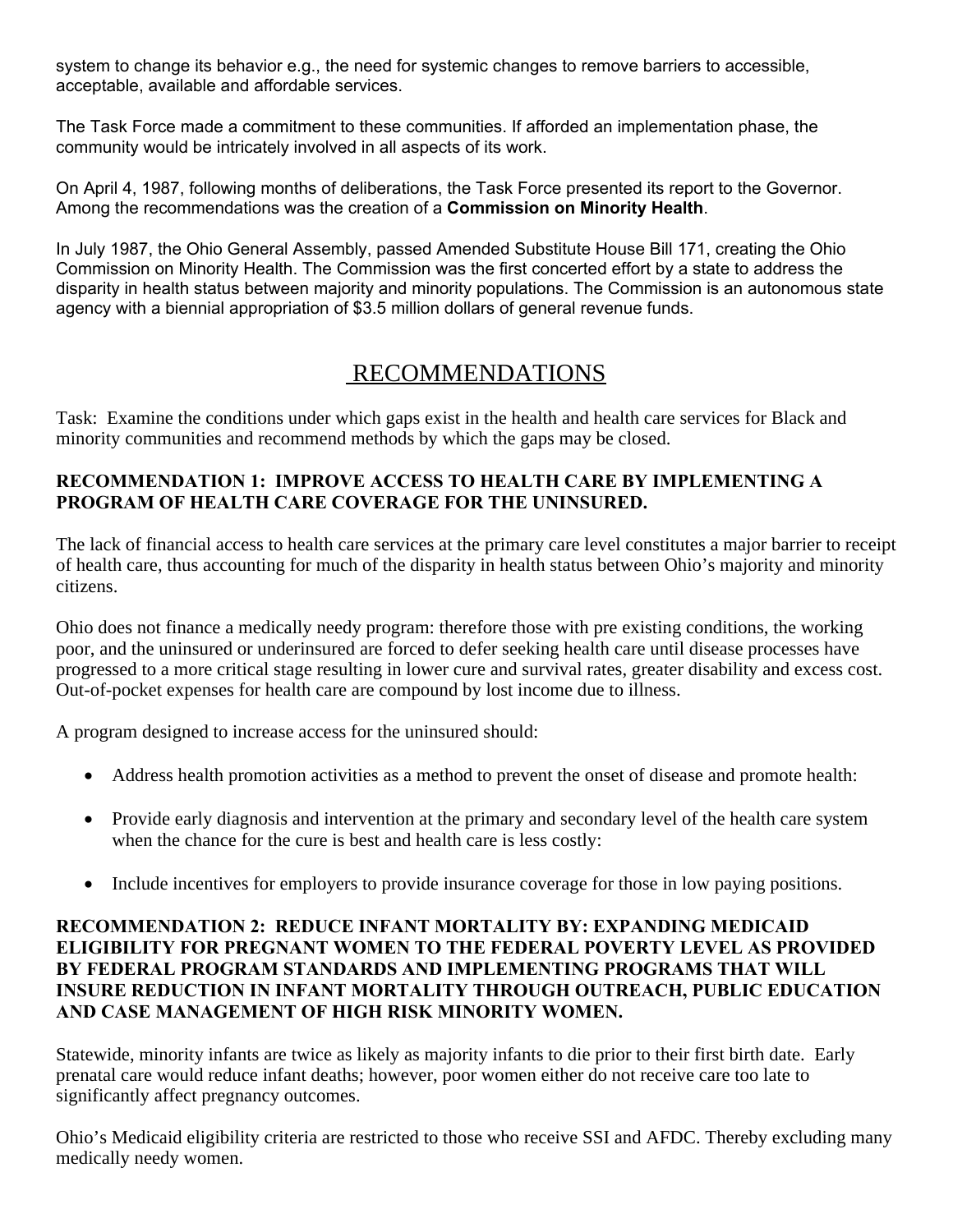Expansion of Medicaid coverage to include medically needy women would:

- Provide access to health care during the critical first trimester of pregnancy for women at highest risk:
- Provide early and adequate prenatal care to improve pregnancy outcomes and reduce infant mortality rates. Medicaid recipients tend to accesses prenatal care earlier than women who have no source of payment:
- Represent substantial cost savings through investment in prenatal and obstetrical care compared to the massive financial resources required for the hospitalization of premature or low weight infants.

# **RECOMMENDATION 3: THE ALLOCATIONS AND COMMUNITY DECISION MAKING PROCESSES USED BY THE DEPARTMENTS OF MENTAL HEALTH AND HEALTH TO DISTRIBUTE BLOCK GRANTS INCLUDING THE MATERIAL AND CHILD HEALTH ALCOHOL AND DRUG ABUSE AND MENTAL HEALTH BLOCK GRANT AND PREVENTIVE HEALTH AND HEALTH SERVICES SHOULD REFLECT THE INCIDENCE AND RISK FACTORS OF DISEASES IN MINORITY COMMUNITIES.**

Diabetes, hypertension, cancer, infant mortality and substance abuse account for an excess number of deaths in minority communities. This pattern of premature preventable loss of life is both chronic and historic.

Funding levels to providers serving minority areas are not comparable with the incidence or severity of diseases in these communities. If the disparity in health status is to be remediated health care providers serving minority populations must receive adequate funding for service delivery based on need as determined by risk factors and incidence.

# **RECOMMENDATION 4: PROVIDE A CONTINUUM OF CARE FOR INDIGENT DRUG AND ALCOHOL ABUSERS FROM DETOXIFICATION TO AFTER-CARE SERVICES.**

Alcohol abuse is the single risk factor, which contributes directly or indirectly to each of the diseases or conditions accounting for excess mortality in minority communities. It also appears to be the service area for which the least funding is available for treatment a follow-through services for the medically indigent.

Although funds have been designated for awareness/promotion programs in minority communities there has not been a comparable commitment or resources for those who cannot afford to pay for treatment.

Various public funding sources reimburse for components of the continuum; however, access to treatment for substance abuse is limited because of lack of reimbursement mechanisms for the low income and the medically needy.

# **RECOMMENDATION 5: INCREASE THE RATE OF TAXATION OF CIGARETTES AND ALCOHOL EARMARKING THIS REVENUE FOR PRIMARY AND/OR SECONDARY PREVENTION EDUCATION AND TREATMENT.**

Additional taxes generated from cigarette and alcohol sales would be utilized to provide education and treatment at the primary and secondary levels of health care.

Use of this associated tax base could greatly expand the ability of the health delivery system to provide education, early intervention and treatment of diseases accounting for excess deaths.

Task: Design methods for disseminating health information and education materials especially designed for the minority community.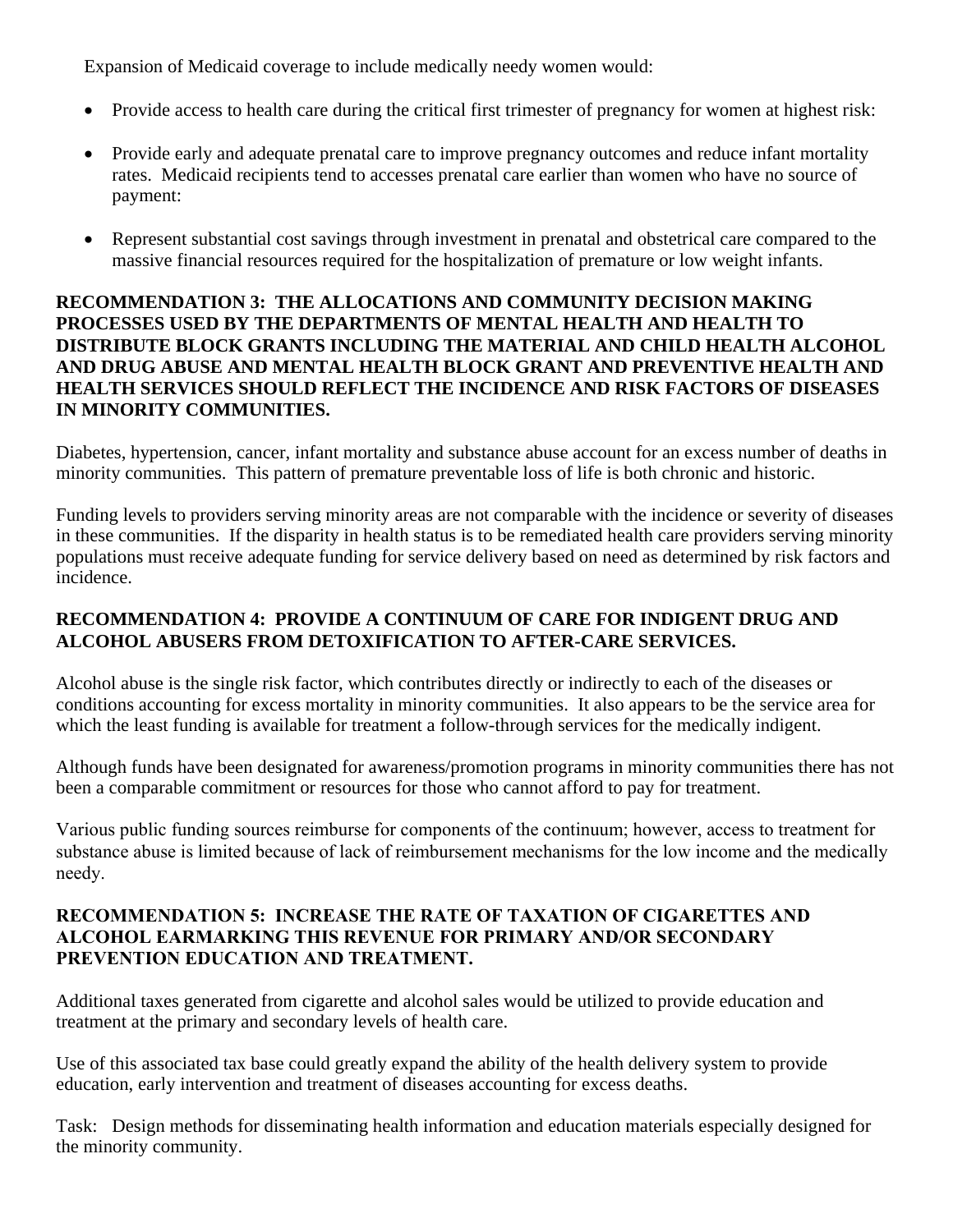#### **RECOMMENDATION 6: A MAJOR HEALTH PROMOTION AND DISEASE PREVENTION PROGRAM SHOULD BE IMPLEMENTED WHICH INCLUDES.**

A) HEALTH EDUCATION AND PROMOTION ACTIVITIES IN SCHOOL CURRICULUM K-12 EMPHASIZING AVOIDANCE OF RISK FACTORS.

Stressing avoidance of risk-producing behaviors for minority children is necessary to promote wellness during the formative years.

Providing positive options options for health behaviors, self-awareness and self-esteem from K-12 should impact health decisions resulting in healthier lifestyles.

Model: The Task Force observed a culturally sensitive puppet show geared to school age children. The program was designed to prevent smoking, while stressing self-esteem and the decision making process. It was a creative, upbeat presentation, which addressed peer pressure, health and the consequences of high-risk behaviors. The focus on self-esteem empowers minority youth to assume responsibility and control for their well-being and lifestyle.

B) EXPAND THE HEALTH INFORMATION NETWORK TO INCLUDE CULTURALLY SPECIFIC INFORMATION NETWORK TO INCLUDE CULTURALLY SPECIFIC INFORMATION MATERIAL (AUDIO, VISUAL AND WRITTEN) AND DEVELOP MARKETING STRATEGIES FOR EFFECTIVE DISTRIBUTION.

More resources have been expended in the minority community to promote risk-producing behaviors than to discourage them. The cigarette and alcohol industries have developed promotion activities, which are specific to the culture of minorities including advertisements and sponsorship of ethnic, cultural and social events.

Public health promotion activities should adopt the culturally specific development of materials and marketing strategies, which have proven effective for these industries.

The minority community is not homogeneous; therefore, programs should not be generalized.

Model: Tele-Med is a nationally produced, taped health information systems which includes information about local providers within a 3-5 minute message on a variety of health topics.

Model: Develop culturally specific radio and TV Public Service Announcements focused on prevention and early intervention information to be utilized in a statewide campaign.

Model: Develop and/or access audiovisual presentations, which are specific to minority cultures, to be utilized for patient and community education. The ECCO Family Health Center Hypertension program is an example of a culturally specific audiovisual presentation.

Model: EFNEP (Expanded Food and Nutrition Education Project) is a federally funded community outreach program which provides: door-to-door information, hands-on cooking demonstrations, participatory shopping skills, budgeting and information for six months to one year per household. EFNEP's outreach staff represents the racial and ethnic diversity of the population served.

#### C) FACILITATE THE DEVELOPMENT OF A COMMUNITY-BASED RESOURCE BANK WITH EMPHASIS ON METROPOLITIAN AREAS WITH HIGH CONCENTRATION OF MINORITY POPULATIONS.

Community resource banks would serve as clearinghouses for minority specific information and data, which would be used to plan and coordinate services and promote activities at the local level.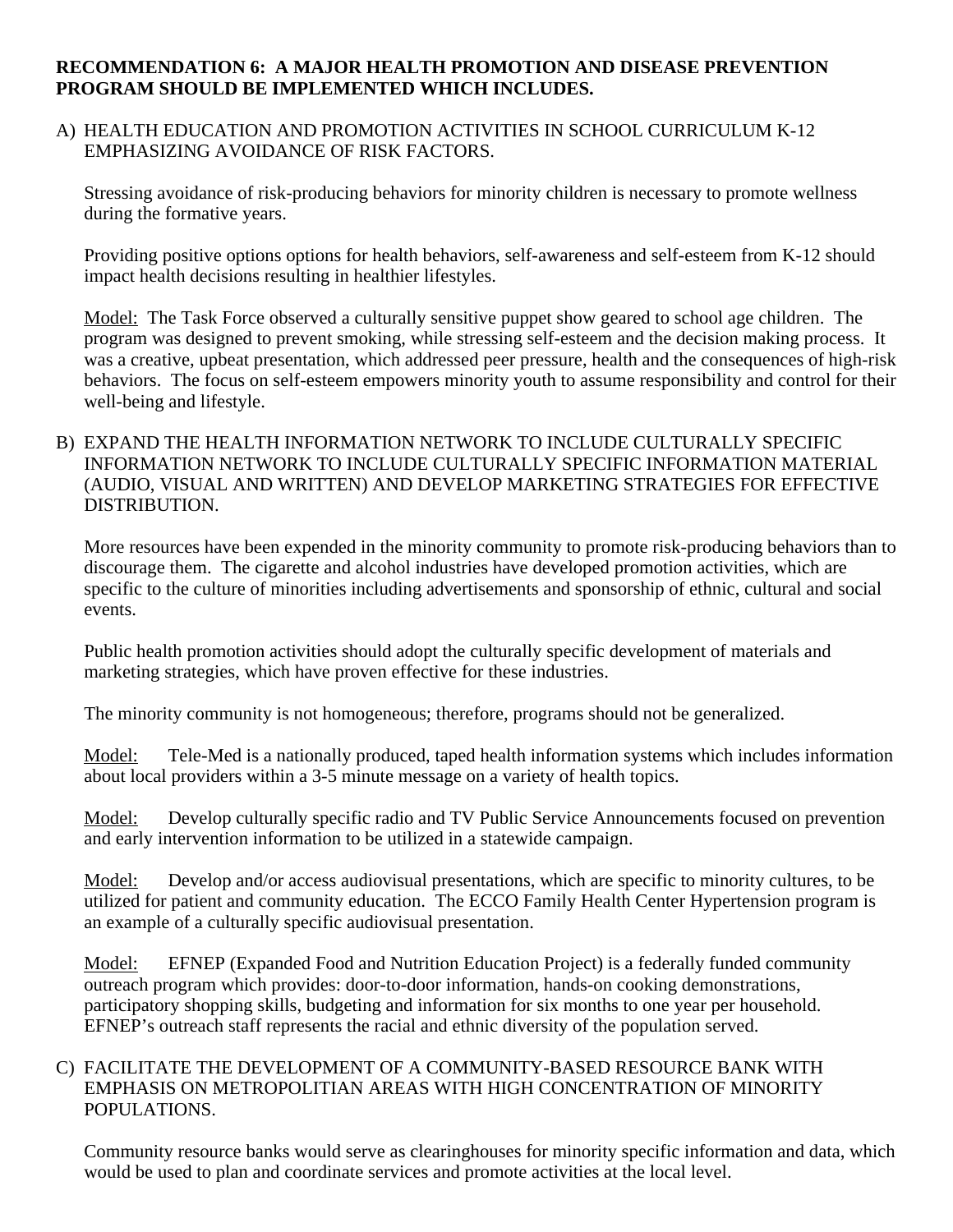#### D) DEVELOP A REFERENCE BROCHURE FOR PROVIDERS THAT DELINEATES DIETARY PATTERNS, ATTITUDES, BELIEFS, AND COMMON CULTURAL PRACTICES OF MINORITY POPULATIONS.

Many providers have a limited understanding of the rich cultural backgrounds of the minority community; beliefs, dietary patterns and attitudes, which influence the acceptability of information and service. A reference brochure, although not applicable to every minority member of each community, might provide basic information, which could be utilized to develop acceptable services.

#### E) PLACE CULTURALLY SPECIFIC HEALTH INFORMATION IN WELFARE OFFICES, LIQUOR OUTLETS, GROCERY STORES, UNEMPLOYMENT OFFICES AND CHURCHES.

Health promotion is traditionally marketed in the work place and at meetings of civic and social organization. Many low-income minority citizens are more involved in survival than in participation ingroup activities and are therefore considered hard-to-reach populations.

Health promotion activities, which appear successful in many minority communities, share at least one of the following characteristics:

- Are developed considering beliefs, perceptions and/or values of the population served:
- Are multi faceted in terms of content. I.e. although developed to convey information on one topic, they include culturally specific information or situations relative to interrelated topics.
- Involved direct one-to-one, time intensive, practical encounters such as outreach activities:
- Are conducted in conjunction with other activities of a social, cultural, entertainment or religious nature;
- Contained language and content which are simple but not condescending;
- Provided easy access to information at no additional direct or indirect (transportation, child care) cost;
- Established a comfort or trust level with the person disseminating the information.
- Task: Develop strategies to improve the availability and accessibility of health professionals to minority communities.

## **RECOMMENDATION 7: INCREASE THE NUMBER OF MINORITY HEALTH PROFESSIONALS:**

A) THE GOVENOR SHOULD DIRECT THE BOARD OF REGENTS TO PREPARE WITHIN ONE YEAR A PLAN FOR INCREASING AND RETAINING THE NUMBER OF MINORITY HEALTH CARE PROFESSIONAL. THE PLAN SHOULD INCLUDE ESTABLISHING APPROPRIATE FINANCIAL SUPPORT AND INCENTIVES FOR GOAL ATTAINMENT.

Numerous studies have documented that physicians treat more patients of their own race and ethnic group.

The Ohio applicant pool for minority students continues to decrease. Additionally, the National Health Services Corp (NHSC), a federally funded scholarship program is being reduced.

NHSC financed physician education and placed physicians in Medically Underserved Arcas. By 1990, the number of placements in Ohio will dwindle, threatening the supply of clinicians available to provide medical services to low-income populations.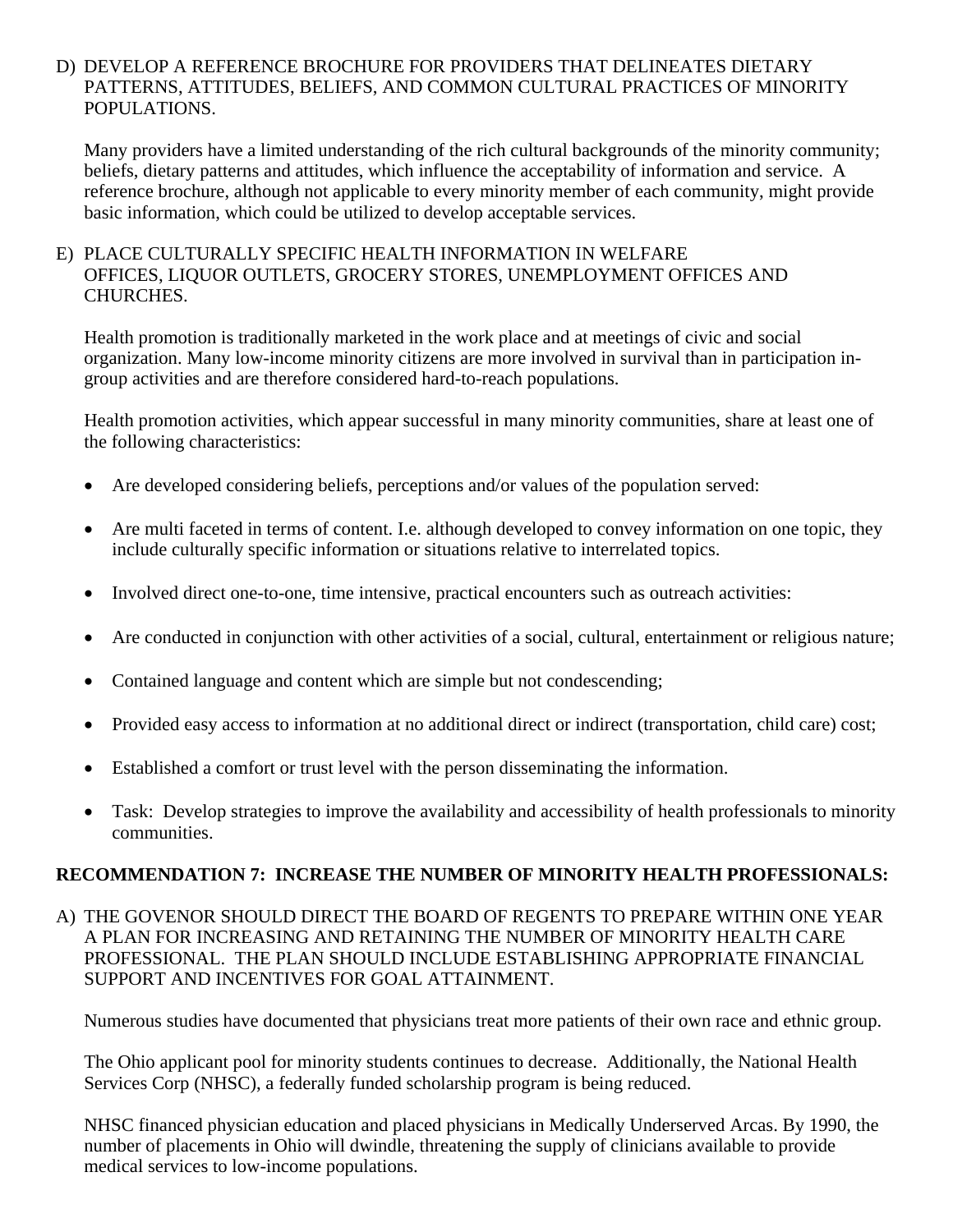Approximately 20 percent of the NHSC physicians assigned to Ohio were minorities.

According to the Association of American Medical Colleges, between July 1983 and June 1984, of Ohio's 825 reported Medical School graduates only 39 were Black, 36 Asian/Pacific Islanders, 4 Native American Indians and 10 Hispanics.

The under representation of minorities in the medical profession will become more dramatic in the future, thereby impacting negatively on the availability of practitioners to minority populations unless a comprehensive plan is developed to increase the number of minority health professionals.

This under representation permeates the health professions, including nurses, health educators, psychologists, nutritionists, speech pathologists and audiologists.

The plan should include strategies to expose minority students, preferably at the Junior High level, to health care career options, academic counseling and exploration of potentially available financial resources.

A mentorship program between minority health professionals and students could facilitate recruitment and retention for health care occupations.

#### B) PROFESSIONAL SCHOOLS SUPPORTED BY THE STATE SHOULD ESTABLISH A MINORITY SCHOLARS CHAIR TO DEVELOP AND COORDINATE CURRICULUM ON MINORITY HEALTH AND CULTURAL ISSUES TO IMPROVE HEALTH STATUS.

To improve the acceptability of health services to the minority community and the availability of culturally sensitive providers, cross-cultural training should be included in academic curricula. It is imperative that students be made cognizant of the special needs of minorities, problems of minority populations and cultural differences as a part of their formal training.

#### C) THE STATE SHOULD DEVELOP A CULTURAL COMPETENCY CURRICULUM, FUND RESEARCH AND DEVELOP A TRAINING SITE FOR OUTREACH WORKERS AND HEALTH PROFESSIONALS AT CENTRAL STATE UNIVERSITY.

Health care professionals need to know significant aspects of diverse cultures in order to provide treatment regimes and information, which are acceptable to minority citizens.

It is not practical to expect that a training location could be established in every community in the State. It is feasible to establish one site to accommodate the training needs of professionals and paraprofessionals statewide. Central State University, the only State supported minority college in Ohio, is the most logical choice to provide short-term cultural competency training.

A curriculum, developed by Eastern Michigan University, provides a structured format to train health care providers. Information includes a historical perspective of the various minorities and their beliefs and practices, which might be in conflict with traditional health care models and proposes program designs based on cultural diversity.

# **RECOMMENDATION 8: STATE PROGRAMS SHOULD DEVELOP OR IMPROVE COMPUTERIZED MANAGEMENT INFORMATION SYSTEMS WHICH WILL INDENTIFY AND MEASURE MINORITY HEALTH DATA SUCH AS:**

- Vital Statistics
- Morbidity
- Utilization
- Diagnostic Groups or Categories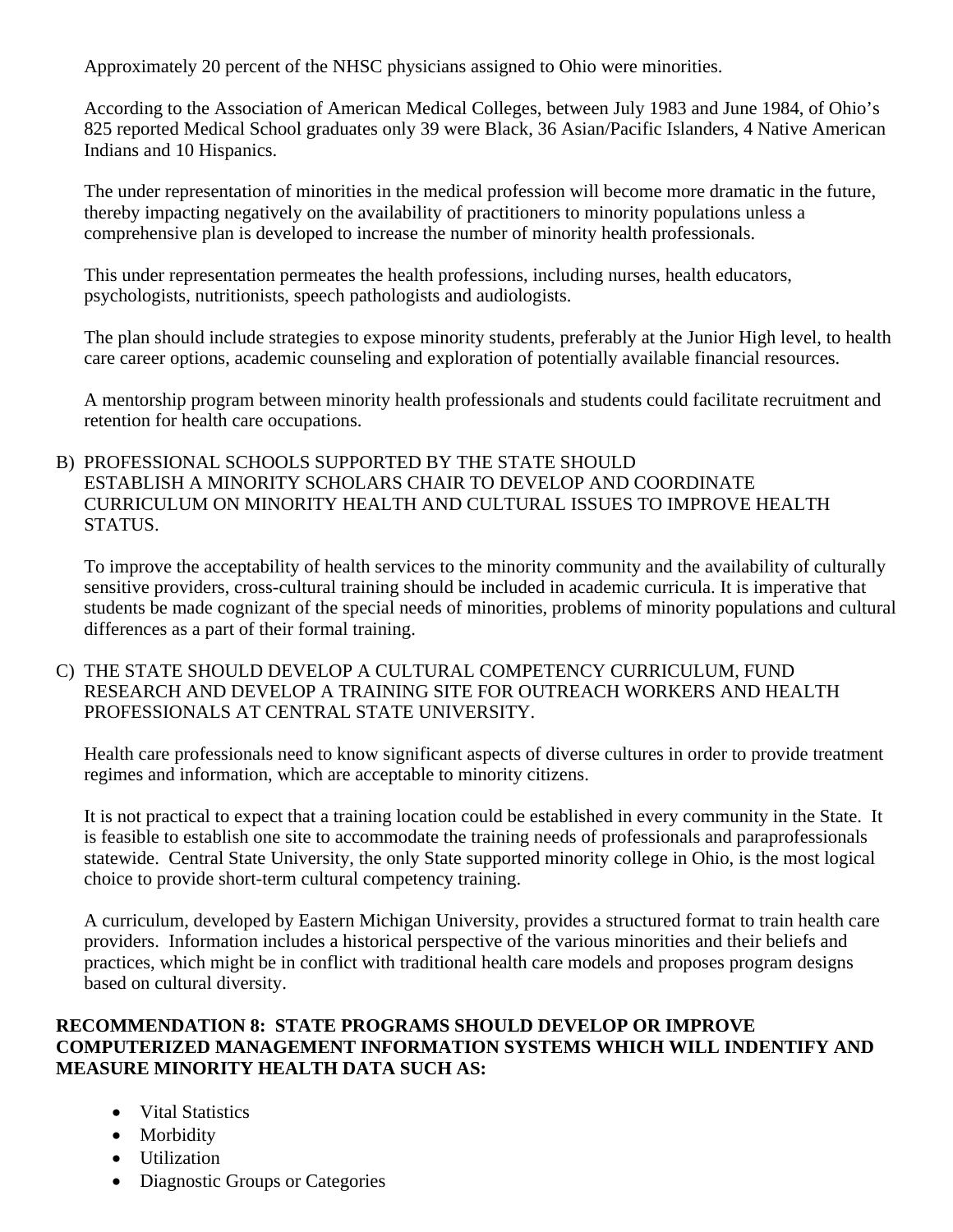Computerized systems in Ohio would provide the capacity for Departments and facilities to plan, initiate and evaluate services in a timely manner.

## • **Vital Statistics**

There is a paucity of health related data relative to minority populations in Ohio.

The lack of race and ethnic specific data is the most consistent obstacle in determining the degree of disparity in health status for the Hispanic and Native American communities.

Hispanic is an ethnic, not a racial identifier. Hispanics are reported as Whites in Vital Statistics reports; therefore, it is difficult to ascertain mortality trends specific to that population.

Data reported in the categories of White, Black, Hispanic, Native American, Asian/Pacific Islander and Other. Would allow analysis of health status and serve as a signicificant-planning tool for health care providers.

#### • **Morbidity**

Most health related information available in Ohio is retrospective based on mortality information.

The potential for collecting prospective data based on morbidity would provide information to establish patterns of incidence of disease and afford an opportunity to plan services in accordance with needs for delivery of health services.

Model: MATCH Program (Ohio Department of Health, Maternal and Child Health) was funded in 1983 by a SPRANS (Special Project of Regional and National Significanee) grant. This system is used to design and implement a useable primary care database of funded MCH projects and to function as a management system for clinics and State agencies.

Model: If a statewide Tumor Registry were established to record cancer morbidity, reliance on mortality data to determine after-the-fact trends would be minimized. This information is collected statewide by hospitals but cannot be accessed at a central collection point.

## • **Health Care Utilization, Diagnostic Groups**

Utilization patterns for preventive health services frequency of diagnosis and utilization of primary/secondary services are difficult to verify statewide basis. Determination of diagnosis, hospital and health care professional utilization and diagnostic information would indicate the rate at which minorities were accessing public health services and the facilities/practitioners who provide services.

Additionally, this information would be useful for setting priorities for grant funds directed to high-risk populations.

#### **RECOMMENDATION 9: REDUCE THE RISK FACTORS ASSOCIATED WITH ALCOHOLISM IN MINORITY COMMUNTIES BY LIMITING THE AVAILABILITY OF LICENSES FOR THE SALE OF ALCOHOL.**

There are a disproportionate number of facilities in minority communities licensed to sell alcohol. Stringent controls should be established to limit the availability of this drug.

## **RECOMMENDATION 10: ALL PUBLIC AND PRIVATE HEALTH RELATED BOARDS WHICH RECEIVE STATE FUNDS AND DETERMINE POLICY, FUNDING, EVALUATION/RESEARCH AND DIRECT SERVICES SHOULD REQUIRE MINORITY PARTICIPATION REFLECTIVE OF THE POPULATIONS SERVED.**